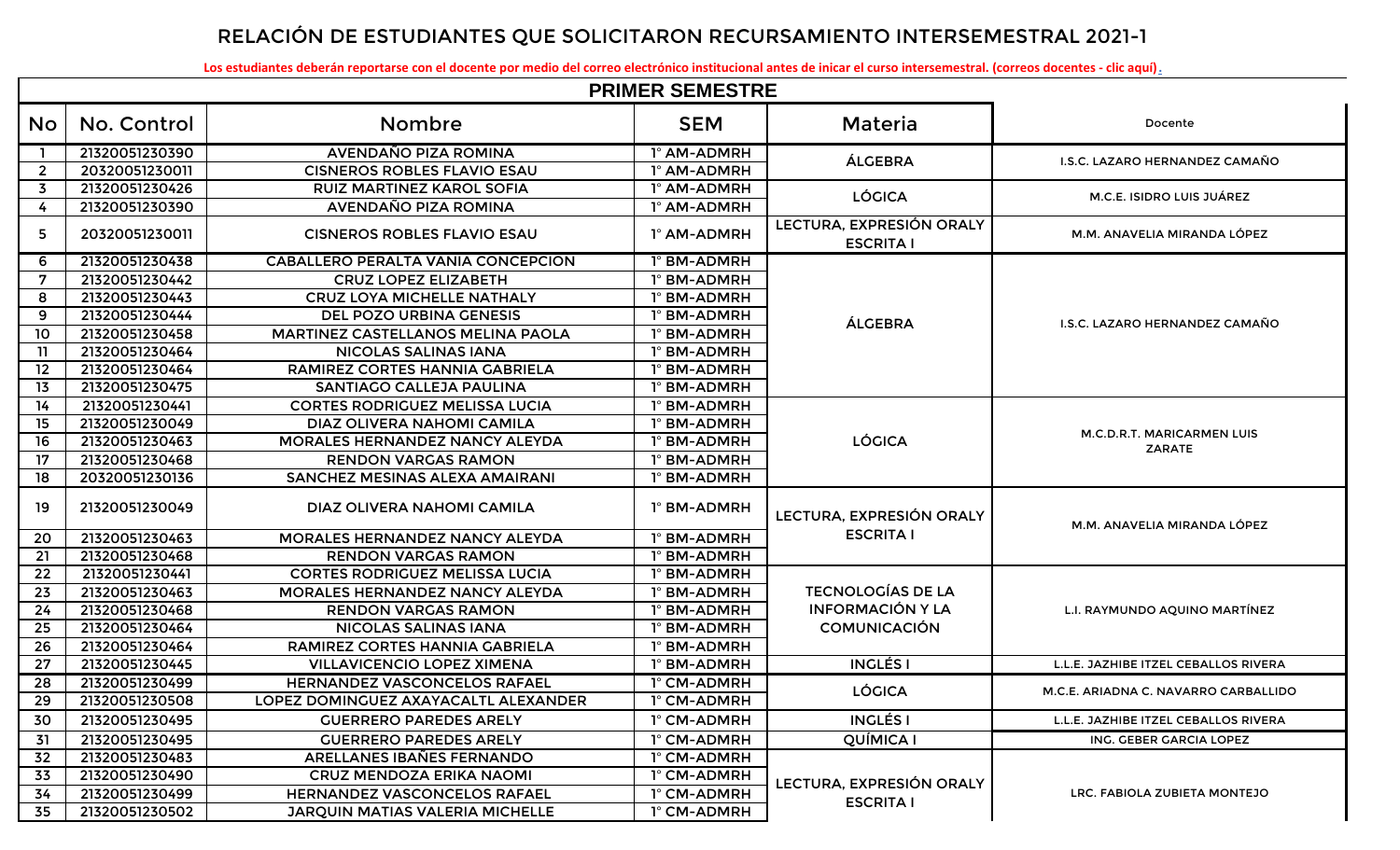| 36  | 21320051230508 | LOPEZ DOMINGUEZ AXAYACALTL ALEXANDER      | 1° CM-ADMRH |                          |                                      |
|-----|----------------|-------------------------------------------|-------------|--------------------------|--------------------------------------|
| 37  | 21320051230486 | CABALLERO VASQUEZ DANNA ITZEL             | 1° CM-ADMRH |                          |                                      |
| 38  | 21320051230490 | <b>CRUZ MENDOZA ERIKA NAOMI</b>           | 1° CM-ADMRH |                          |                                      |
| 39  | 21320051230491 | ESPERANZA UNDA ANA LAURA                  | 1° CM-ADMRH | <b>TECNOLOGÍAS DE LA</b> | L.I. RAYMUNDO AQUINO MARTÍNEZ        |
| 40  | 21320051230492 | <b>FRANCISCO OJEDA JARED</b>              | 1° CM-ADMRH | <b>INFORMACIÓN Y LA</b>  |                                      |
| 41  | 21320051230527 | TEJADA ESPINA VALERIA SIMONE              | 1° CM-ADMRH | <b>COMUNICACIÓN</b>      |                                      |
| 42  | 20320051230093 | VASQUEZ ARAGON ALONDRA NATALIA            | 1° CM-ADMRH |                          |                                      |
| 43  | 21320051230558 | MONDRAGON QUIROZ CESAR EMILIO             | 1° AM-ELE   | ÁLGEBRA                  | M. EN D. CATALINA LUIS MORALES       |
| 44  | 21320051230533 | BERNARDINO PALENCIA LUIS EMILIANO         | 1° AM-ELE   | <b>LÓGICA</b>            | M.C.E. ISIDRO LUIS JUÁREZ            |
| 45  | 21320051230531 | <b>ANTONIO GARCIA ABILIO</b>              | 1° AM-ELE   |                          |                                      |
| 46  | 21320051230538 | <b>CAVERO PITOL AXEL ALFONSO</b>          | 1° AM-ELE   |                          |                                      |
| 47  | 21320051230541 | DIAZ LOPEZ KARLA YULIANA                  | 1° AM-ELE   | LECTURA, EXPRESIÓN ORALY |                                      |
| 48  | 21320051230544 | <b>GARCIA CERQUEDA ALAN DANIEL</b>        | 1° AM-ELE   | <b>ESCRITA I</b>         | LRC. FABIOLA ZUBIETA MONTEJO         |
| 49  | 21320051230555 | <b>MARTINEZ MORGA DOMINICK AXEL</b>       | 1° AM-ELE   |                          |                                      |
| 50  | 21320051230562 | RAMIREZ MARTINEZ JESUS BENJAMIN           | 1° AM-ELE   |                          |                                      |
| -51 | 21320051230566 | <b>SAN JUAN GARCIA SERGIO</b>             | 1° AM-ELE   |                          |                                      |
| 52  | 21320051230555 | <b>MARTINEZ MORGA DOMINICK AXEL</b>       | 1° AM-ELE   | <b>INGLÉS I</b>          | L.L.E. JAZHIBE ITZEL CEBALLOS RIVERA |
| 53  | 21320051230558 | MONDRAGON QUIROZ CESAR EMILIO             | 1° AM-ELE   |                          |                                      |
| 54  | 21320051230533 | BERNARDINO PALENCIA LUIS EMILIANO         | 1° AM-ELE   | <b>QUÍMICA I</b>         | ING. GEBER GARCIA LOPEZ              |
| 55  | 21320051230621 | ZACARIAS MARTINEZ YOLOTZIN DE LOS ANGELES | 1º AM-LOG   | ÁLGEBRA                  | I.S.C. LAZARO HERNANDEZ CAMAÑO       |
| 56  | 21320051230607 | PÉREZ GASPAR JONATHAN EDUARDO             | 1º AM-LOG   |                          |                                      |
| 57  | 21320051230621 | ZACARIAS MARTINEZ YOLOTZIN DE LOS ANGELES | 1° AM-LOG   | QUÍMICA I                | M.C. MIGUEL BAUTISTA SANTIAGO        |
| 58  | 21320051230590 | <b>GUZMAN ALQUICIRA AXEL ROBERTO</b>      | 1º AM-LOG   |                          |                                      |
| 59  | 21320051230592 | <b>HERNANDEZ HERNANDEZ EDGAR OMAR</b>     | 1º AM-LOG   | <b>LÓGICA</b>            | M.C.E. ARIADNA C. NAVARRO CARBALLIDO |
| 60  | 21320051230617 | SANTILLAN RUIZ KEVIN DAVID                | 1° AM-LOG   |                          |                                      |
| 61  | 21320051230576 | <b>AGUSTIN MARTINEZ YAEL</b>              | 1º AM-LOG   |                          |                                      |
| 62  | 21320051230668 | VASQUEZ LEONARDO GAEL                     | 1° AM-MAU   |                          |                                      |
| 63  | 21320051230629 | BONILLA HERNANDEZ EDUARDO ENRIQUE         | 1° AM-MAU   | ÁLGEBRA                  | ING. VICTOR NOE ALAVEZ TORRES        |
| 64  | 21320051230658 | REYES SAAVEDRA AMAURI                     | 1° AM-MAU   |                          |                                      |
| 65  | 21320051230647 | <b>MEDINA CANSECO RAFAEL GAEL</b>         | 1° AM-MAU   |                          |                                      |
| 66  | 21320051230625 | <b>AGUIRRE POZOS JOSE LUIS</b>            | 1° AM-MAU   |                          |                                      |
| 67  | 21320051230645 | MARTINEZ MALDONADO FRANCISCO ALEXANDER    | 1° AM-MAU   | <b>LÓGICA</b>            | M.C.E. ISIDRO LUIS JUAREZ            |
| 68  | 21320051230486 | <b>SORIANO ANTONIO ERWIN JOSEEP</b>       | 1° AM-MAU   |                          |                                      |
| 69  | 21320051230668 | VASQUEZ LEONARDO GAEL                     | 1° AM-MAU   | LECTURA, EXPRESIÓN ORALY |                                      |
| 70  | 21320051230633 | <b>GARCIA GEMINIANO JUAN JOSE</b>         | 1° AM-MAU   | <b>ESCRITA I</b>         | M.M. ANAVELIA MIRANDA LOPEZ          |
| 71  | 21320051230649 | MIRANDA LOAEZA FLORYZABEL                 | 1° AM-MAU   |                          |                                      |
| 72  | 21320051230625 | <b>AGUIRRE POZOS JOSE LUIS</b>            | 1° AM-MAU   |                          |                                      |
| 73  | 21320051230633 | <b>GARCIA GEMINIANO JUAN JOSE</b>         | 1° AM-MAU   | <b>INGLÉS I</b>          |                                      |
| 74  | 21320051230647 | <b>MEDINA CANSECO RAFAEL GAEL</b>         | 1º AM-MAU   |                          | L.L.E. JAZHIBE ITZEL CEBALLOS RIVERA |
| 75  | 21320051230649 | MIRANDA LOAEZA FLORYZABEL                 | 1º AM-MAU   |                          |                                      |
| 76  | 21320051230696 | <b>MALDONADO CRUZ HELMER SAYID</b>        | 1° AM-MEC   |                          |                                      |
| 77  | 21320051230688 | HERNANDEZ SILVA HECTOR PABLO              | 1° AM-MEC   |                          |                                      |
| 78  | 21320051230694 | <b>LOPEZ SANTIAGO MARCOS DANIEL</b>       | 1° AM-MEC   |                          |                                      |
| 79  | 21320051230717 | ZARATE VASQUEZ DYLAN EDUARDO              | 1° AM-MEC   | ÁLGEBRA                  | ING. KARINA SOTO SILVA               |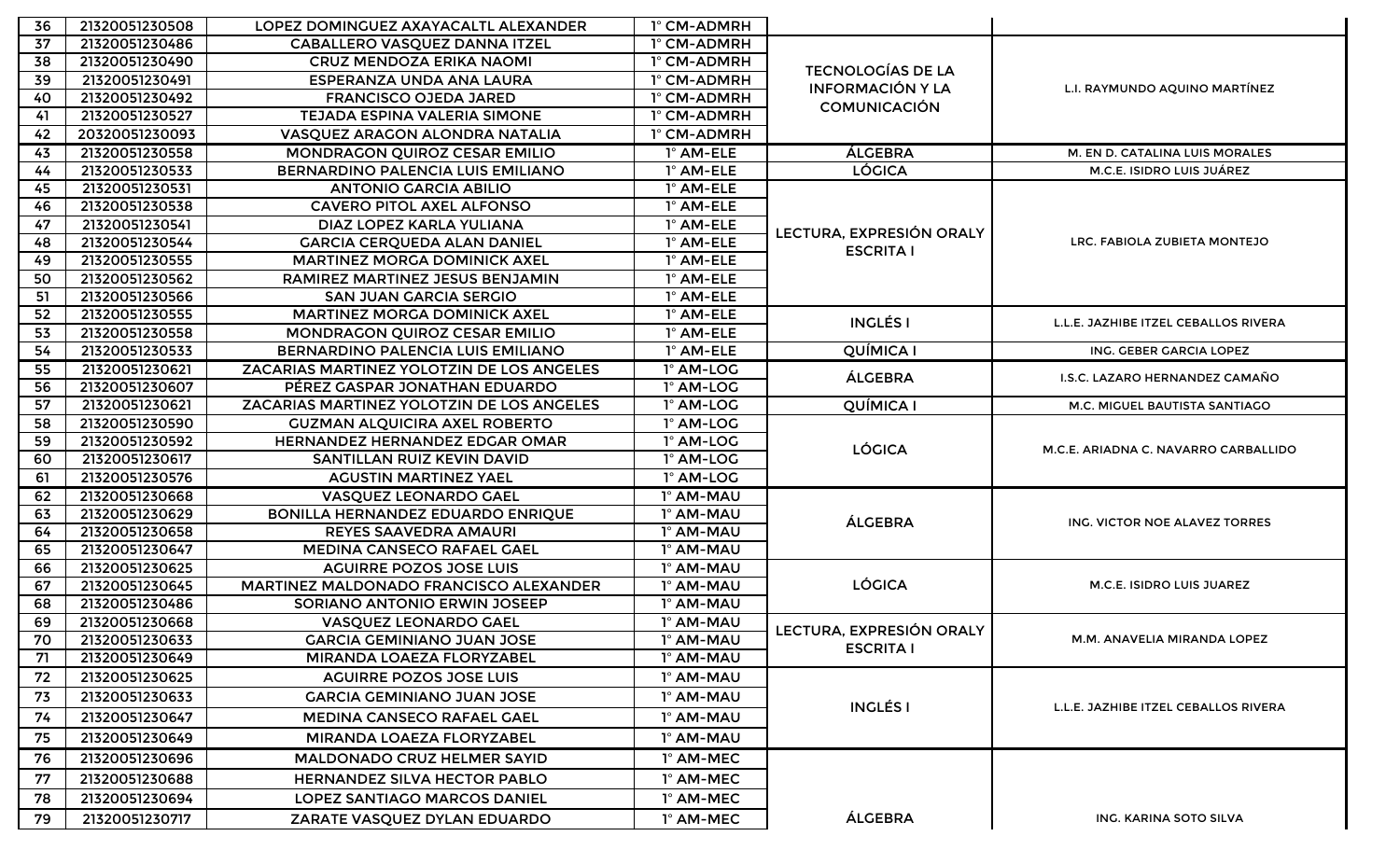| 80  | 21320051230702 | <b>MENDOZA CRUZ RAFAEL</b>              | 1° AM-MEC  |                          |                                          |
|-----|----------------|-----------------------------------------|------------|--------------------------|------------------------------------------|
| 81  | 21320051230706 | RAMIREZ MARTINEZ EMANUELLE DE JESUS     | 1° AM-MEC  |                          |                                          |
| 82  | 21320051230697 | <b>MARTINEZ CABRERA YOSEF SAMUEL</b>    | 1° AM-MEC  |                          |                                          |
| 83  | 21320051230696 | <b>MALDONADO CRUZ HELMER SAYID</b>      | 1° AM-MEC  |                          |                                          |
| 84  | 21320051230688 | <b>HERNANDEZ SILVA HECTOR PABLO</b>     | 1° AM-MEC  | <b>LÓGICA</b>            | M.C.E. ISIDRO LUIS JUAREZ                |
| 85  | 21320051230690 | LOPEZ CARBALLO LEANDRO MAURICIO         | 1° AM-MEC  |                          |                                          |
| 86  | 21320051230702 | <b>MENDOZA CRUZ RAFAEL</b>              | 1° AM-MEC  |                          |                                          |
| 87  | 21320051230717 | ZARATE VASQUEZ DYLAN EDUARDO            | 1° AM-MEC  |                          |                                          |
| 88  | 21320051230673 | <b>BOLAÑOS SANCHEZ GERSON ALI</b>       | 1° AM-MEC  | LECTURA, EXPRESIÓN ORALY | M.M. ANAVELIA MIRANDA LOPEZ              |
| 89  | 21320051230706 | RAMIREZ MARTINEZ EMANUELLE DE JESUS     | 1° AM-MEC  | <b>ESCRITA I</b>         |                                          |
| 90  | 21320051230716 | <b>VENTURA PEREZ RENATA JAQUELINE</b>   | 1° AM-MEC  |                          |                                          |
| 91  | 21320051230694 | <b>LOPEZ SANTIAGO MARCOS DANIEL</b>     | 1° AM-MEC  |                          |                                          |
| 92  | 21320051230673 | <b>BOLAÑOS SANCHEZ GERSON ALI</b>       | 1° AM-MEC  | <b>INGLÉS I</b>          | L.L.E. JAZHIBE ITZEL CEBALLOS RIVERA     |
| 93  | 21320051230716 | <b>VENTURA PEREZ RENATA JAQUELINE</b>   | 1° AM-MEC  |                          |                                          |
| 94  | 21320051230756 | <b>RUIZ LOPEZ KYLIAN ALI</b>            | 1º AM-PRO  | ÁLGEBRA                  | <b>I.S.C. LAZARO HERNANDEZ CAMAÑO</b>    |
| 95  | 21320051230723 | <b>CRUZ MONJARAZ EDWARD GAEL</b>        | 1º AM-PRO  | <b>TECNOLOGÍAS DE LA</b> |                                          |
| 96  | 21320051230746 | MENDEZ JUAREZ NICOLAS EMMANUEL          | 1º AM-PRO  | <b>INFORMACIÓN Y LA</b>  | L.I. JOSE LUIS MOTA OJEDA                |
| 97  | 21320051230756 | <b>RUIZ LOPEZ KYLIAN ALI</b>            | 1º AM-PRO  | <b>COMUNICACIÓN</b>      |                                          |
| 98  | 21320051230746 | <b>MENDEZ JUAREZ NICOLAS EMMANUEL</b>   | 1º AM-PRO  | <b>INGLÉS I</b>          | L.L.E. JAZHIBE ITZEL CEBALLOS RIVERA     |
| 99  | 21320051230769 | <b>BAUTISTA ROJAS LEONARDO GEOVANI</b>  | 1° AM-SMEC |                          |                                          |
| 100 | 21320051230770 | <b>BOLAÑOS GARCIA XAVIER</b>            | 1° AM-SMEC |                          |                                          |
| 101 | 21320051230774 | <b>CONCHA AMAYA ANUAR</b>               | 1° AM-SMEC | <b>LÓGICA</b>            | M.C.E ARIADNA CECILIA NAVARRO CARBALLIDO |
| 102 | 21320051230789 | <b>LEON GOMEZ CRISTOPHER</b>            | 1° AM-SMEC |                          |                                          |
| 103 | 21320051230802 | PASTOR CHAVEZ ALEXANDER NICHOLAS        | 1° AM-SMEC |                          |                                          |
| 104 | 21320051230810 | SANTIAGO VELASQUEZ JOSE MANUEL          | 1° AM-SMEC |                          |                                          |
| 105 | 21320051230774 | <b>CONCHA AMAYA ANUAR</b>               | 1° AM-SMEC | LECTURA, EXPRESIÓN ORALY | M.M. ANAVELIA MIRANDA LOPEZ              |
| 106 | 21320051230784 | <b>HERNANDEZ JUAREZ BARUC MANUEL</b>    | 1° AM-SMEC | <b>ESCRITA I</b>         |                                          |
| 107 | 21320051230769 | <b>BAUTISTA ROJAS LEONARDO GEOVANI</b>  | 1° AM-SMEC | <b>TECNOLOGÍAS DE LA</b> |                                          |
| 108 | 21320051230802 | <b>PASTOR CHAVEZ ALEXANDER NICHOLAS</b> | 1° AM-SMEC | <b>INFORMACIÓN Y LA</b>  | L.I. JOSE LUIS MOTA OJEDA                |
| 109 | 21320051230807 | SAMARIO NOLASCO STEPHANIA ANGELY        | 1° AM-SMEC | <b>COMUNICACIÓN</b>      |                                          |
| 110 | 21320051230784 | HERNANDEZ JUAREZ BARUC MANUEL           | 1° AM-SMEC |                          |                                          |
| 111 | 21320051230789 | <b>LEON GOMEZ CRISTOPHER</b>            | 1° AM-SMEC | <b>INGLÉS I</b>          | L.L.E. JAZHIBE ITZEL CEBALLOS RIVERA     |
| 112 | 21320051230810 | SANTIAGO VELASQUEZ JOSE MANUEL          | 1° AM-SMEC |                          |                                          |
| 113 | 21320051230770 | <b>BOLAÑOS GARCIA XAVIER</b>            | 1° AM-SMEC | QUÍMICA I                | M.C. MIGUEL BAUTISTA SANTIAGO            |

| <b>SEMESTRE</b><br><b>TERCER</b> |                |                           |             |         |                                          |  |  |
|----------------------------------|----------------|---------------------------|-------------|---------|------------------------------------------|--|--|
| <b>No</b>                        | No.<br>Control | Nombre                    | SEM         | Materia | Docente                                  |  |  |
| 114                              | 20320051230560 | PEREZ DIAZ ERIKA CRISTINA | 3° AM-ADMRH | CIDPO   | M.A. SAGRARIO PATRICIA MARISCAL MARTINEZ |  |  |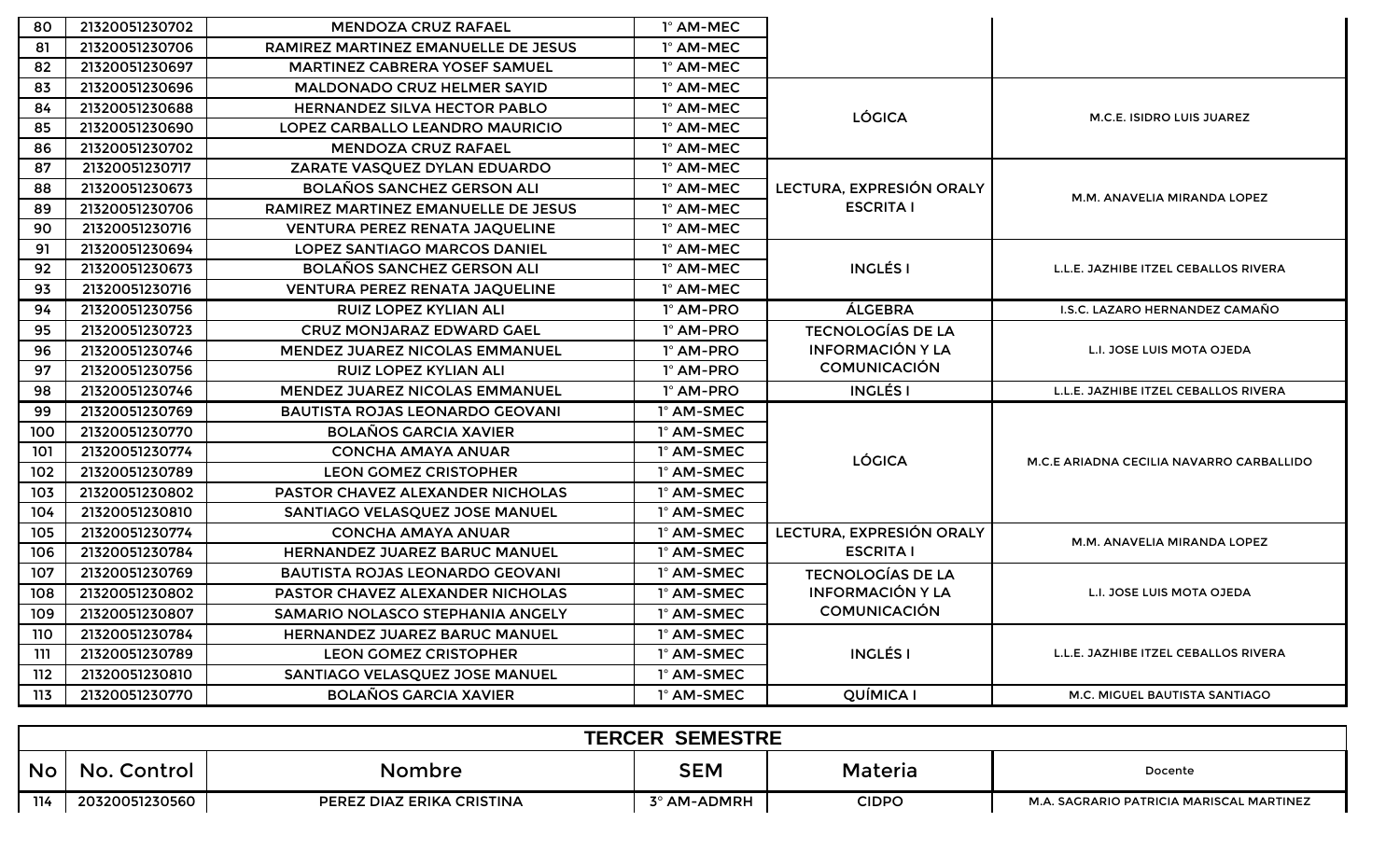| 115 | 20320051230578 | ALTAMIRANO SANTOS VANESSA LEONOR       | 3° BM-ADMRH      | <b>CIDPO</b>                                     | M.A. SAGRARIO PATRICIA MARISCAL MARTINEZ   |
|-----|----------------|----------------------------------------|------------------|--------------------------------------------------|--------------------------------------------|
| 116 | 20320051230667 | SANCHEZ GONZALEZ CARLOS SHALOM         | 3° CM-ADMRH      | <b>INGLÉS III</b>                                | L.L.E. JOSE ESCOBAR SACHIÑAS               |
| 117 | 20320051230674 | ZEPEDA BARRAGAN ADBELLE GUADALUPE      | 3° CM-ADMRH      |                                                  |                                            |
| 118 | 20320051230626 | <b>BETANZOS ECHEVERRIA DULCE MARIA</b> | 3° CM-ADMRH      |                                                  |                                            |
| 119 | 20320051230667 | PEREZ MARTINEZ RUBI                    | 3° CM-ADMRH      | <b>REPAE</b>                                     | L.A.E.T. ALEJANDRO DE JESUS SANCHEZ GUZMAN |
| 120 | 20320051230674 | ZEPEDA BARRAGAN ADBELLE GUADALUPE      | 3° CM-ADMRH      |                                                  |                                            |
| 121 | 20320051230715 | REYES RIVERA RONALDO JULIO             | 3° AM-ELE        | ELABORA PIEZAS MECÁNICAS<br>EN TORNO Y FRESADORA | M.C.P.E.D.R. MISAEL JARDI GARCIA JARQUIN   |
| 122 | 20320051230504 | SANTIAGO JIMENEZ JESUS                 | 3º AM-MAU        | <b>GEOMETRIA ANALÍTICA</b>                       | ING. MAGDIEL NORIEGA FRANCO                |
| 123 | 20320051230504 | SANTIAGO JIMENEZ JESUS                 | 3º AM-MAU        | <b>ÉTICA</b>                                     | M.C.E. KARINA PAZ CARREÑO                  |
| 124 | 20320051230872 | <b>VASQUEZ CRUZ ADRIAN GAEL</b>        | 3° AM-MEC        | <b>GEOMETRIA ANALÍTICA</b>                       | ING. MAGDIEL NORIEGA FRANCO                |
| 125 | 20320051230856 | <b>MORENO PEREZ CARLOS RAFAEL</b>      | 3° AM-MEC        |                                                  |                                            |
| 126 | 20320051230731 | <b>CANUL CUELLAR JOSE BERNARDO</b>     | 3° AM-MEC        | <b>ICNHDM</b>                                    | ING. ANTONINO FIGUEROA                     |
| 127 | 20320051230865 | PEREZ GOMEZ HAZEL MAHUITZIC            | 3° AM-MEC        |                                                  |                                            |
| 128 | 20320051230731 | <b>CANUL CUELLAR JOSE BERNARDO</b>     | 3° AM-MEC        | <b>DPMSM</b>                                     | ING. ANTONINO FIGUEROA                     |
| 129 | 20320051230856 | <b>MORENO PEREZ CARLOS RAFAEL</b>      | 3° AM-MEC        | <b>INGLÉS III</b>                                | L.L.E. JOSE ESCOBAR SACHIÑAS               |
| 130 | 20320051230872 | VASQUEZ CRUZ ADRIAN GAEL               | 3° AM-MEC        |                                                  |                                            |
| 131 | 20320051230782 | <b>MORENO GARCIA HANS DYLAN</b>        | $3^\circ$ AM-PRO | <b>INGLÉS III</b>                                | L.L.E. ANDREA MONSERRAT HERNANDEZ OLMEDO   |

|           | <b>QUINTO SEMESTRE</b> |                                         |                    |                           |                                        |  |  |
|-----------|------------------------|-----------------------------------------|--------------------|---------------------------|----------------------------------------|--|--|
| <b>No</b> | No. Control            | <b>Nombre</b>                           | <b>SEM</b>         | Materia                   | Docente                                |  |  |
| 132       | 19320051230003         | ALCAZAR ESTRELLA SAMANTHA PAOLA         | 5° AM-ADMRH        |                           |                                        |  |  |
| 133       | 19320051230010         | DOMINGUEZ VENTURA MIGUEL ANGEL          | 5° AM-ADMRH        | <b>SCTPEPO</b>            | LRC. FABIOLA ZUBIETA MONTEJO           |  |  |
| 134       | 19320051230015         | <b>GARCIA PROCOPIO NATHALY</b>          | 5° AM-ADMRH        |                           |                                        |  |  |
| 135       | 19320051230022         | JARQUIN CRUZ MARIA FERNANDA             | 5° AM-ADMRH        |                           |                                        |  |  |
| 136       | 18320051230550         | <b>SANTOS ROJAS FRANCISCO DE JESUS</b>  | 5° BM-ADMRH        | <b>CÁLCULO INTEGRAL</b>   | M.C.E. ALBERTO SALOMONE SANCHEZ CHAVEZ |  |  |
| 137       | 19320051230094         | SORIANO VELASCO ANGEL ARMANDO           | 5° BM-ADMRH        |                           |                                        |  |  |
| 138       | 19320051230059         | DOMINGUEZ HERNANDEZ GEXAI DELFINO       | 5° BM-ADMRH        |                           |                                        |  |  |
| 139       | 19320051230072         | LOPEZ VASQUEZ CECILIA                   | $5^\circ$ BM-ADMRH | <b>INGLÉS V</b>           | L.L.E. ABIMAEL BLAS ROMERO             |  |  |
| 140       | 18320051230550         | SANTOS ROJAS FRANCISCO DE JESUS         | 5° BM-ADMRH        |                           |                                        |  |  |
| 141       | 19320051230848         | <b>BARRIOS GANDARILLAS REGINA COELY</b> | 5° BM-ADMRH        | CIENCIA, TECNOLOGÍA,      | LIC. LILIANA MONTERO HERNANDEZ         |  |  |
| 142       | 19320051230842         | <b>OLIVERA OLIVERA JOSUE</b>            | 5° BM-ADMRH        | <b>SOCIEDAD Y VALORES</b> |                                        |  |  |
| 143       | 19320051230848         | <b>BARRIOS GANDARILLAS REGINA COELY</b> | 5° BM-ADMRH        |                           |                                        |  |  |
| 144       | 19320051230059         | DOMINGUEZ HERNANDEZ GEXAI DELFINO       | 5° BM-ADMRH        |                           |                                        |  |  |
| 145       | 19320051230080         | <b>OLIVERA GALINDO ANGEL ITURIEL</b>    | 5° BM-ADMRH        | <b>SCTPEPO</b>            | LRC. FABIOLA ZUBIETA MONTEJO           |  |  |
| 146       | 19320051230042         | <b>OLIVERA OLIVERA JOSUE</b>            | 5° BM-ADMRH        |                           |                                        |  |  |
| 147       | 19320051230094         | SORIANO VELASCO ANGEL ARMANDO           | 5° BM-ADMRH        |                           |                                        |  |  |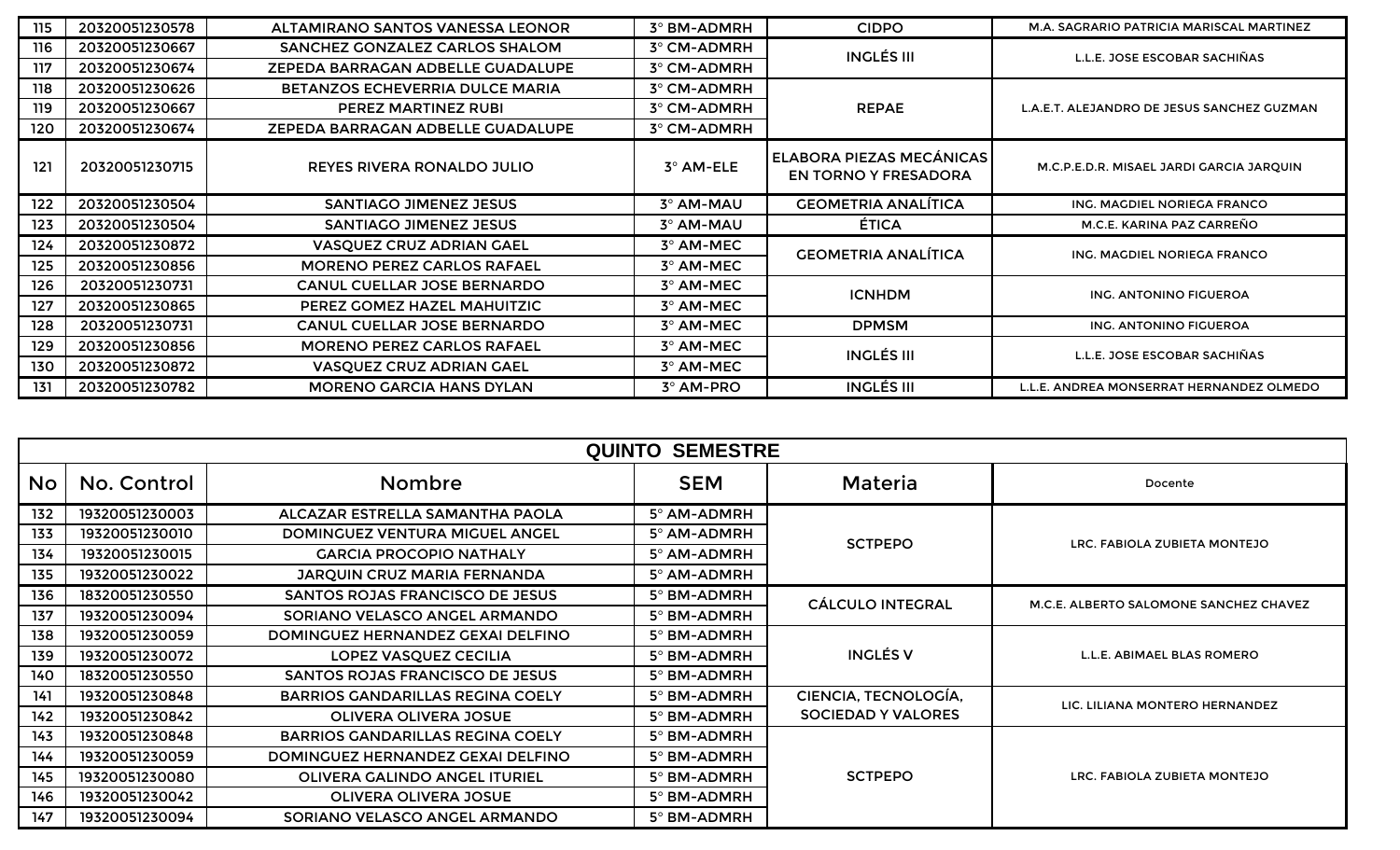| 148 | 19320051230109 | <b>GALLEGOS BARRAGAN FRIDA STEPHANIE</b> | 5° CM-ADMRH      |                                                        |                                          |
|-----|----------------|------------------------------------------|------------------|--------------------------------------------------------|------------------------------------------|
| 149 | 19320051230136 | SANCHEZ VASQUEZ OSCAR EMMANUEL           | 5° CM-ADMRH      | <b>INGLÉS V</b>                                        | L.L.E. ABIMAEL BLAS ROMERO               |
| 150 | 19320051230142 | <b>VASQUEZ CRUZ MARK ANTONY</b>          | 5° CM-ADMRH      |                                                        |                                          |
| 151 | 19320051230104 | <b>BOLAÑOS REYES ARGEL ALEJANDRO</b>     | 5° CM-ADMRH      | CIENCIA, TECNOLOGÍA,<br><b>SOCIEDAD Y VALORES</b>      | LIC. LILIANA MONTERO HERNANDEZ           |
| 152 | 19320051230104 | <b>BOLAÑOS REYES ARGEL ALEJANDRO</b>     | 5° CM-ADMRH      |                                                        |                                          |
| 153 | 19320051230110 | <b>GARCIA CONTRERAS KARINA</b>           | 5° CM-ADMRH      | <b>SCTPEPO</b>                                         | LRC. FABIOLA ZUBIETA MONTEJO             |
| 154 | 19320051230129 | POMBO CRUZ EDUARDO                       | 5° CM-ADMRH      |                                                        |                                          |
| 155 | 19320051230142 | <b>VASQUEZ CRUZ MARK ANTONY</b>          | 5° CM-ADMRH      |                                                        |                                          |
| 156 | 18320051230595 | VASQUEZ SALAS ADRIAN FILIBERTO           | 5° AM-ELE        | <b>MANUFACTURA PIEZAS EN</b><br><b>FRESADORA CNC</b>   | M.C.P.E.D.R. MISAEL JARDI GARCIA JARQUIN |
| 157 | 19320051230558 | DUARTE MENDEZ GABRIEL ADOLFO             | $5^\circ$ AM-ELE |                                                        |                                          |
| 158 | 19320051230542 | ABELLA MARTINEZ BRYAN JARETH             | 5° AM-ELE        | <b>INGLÉS V</b>                                        | L.L.E. ANDREA MONSERRAT HERNANDEZ OLMEDO |
| 159 | 19320051230542 | ABELLA MARTINEZ BRYAN JARETH             | $5^\circ$ AM-ELE | <b>DIBUJA PIEZAS MECANICAS</b><br><b>EMPLEANDO CAD</b> | M.C.P.E.D.R. MISAEL JARDI GARCIA JARQUIN |
| 160 | 19320051230604 | JARQUIN HERNANDEZ ANA RUTH               | 5° AM-LOG        | <b>CÁLCULO INTEGRAL</b>                                | ING. MARCO ANTONIO MARTINEZ VELAZCO      |
| 161 | 18320051230610 | FERNANDEZ HERNANDEZ YEHERI ALDAHIR       | 5° AM-LOG        | CIENCIA, TECNOLOGÍA,                                   | LIC. LILIANA MONTERO HERNANDEZ           |
| 162 | 19320051230605 | <b>JUAREZ MARTINEZ JOSE MANUEL</b>       | 5° AM-LOG        | <b>SOCIEDAD Y VALORES</b>                              |                                          |
| 163 | 18320051230610 | FERNANDEZ HERNANDEZ YEHERI ALDAHIR       | 5° AM-LOG        | <b>PSACEGE</b>                                         | M.C.D.R.T. MARICARMEN LUIS ZARATE        |
| 164 | 19320051230594 | <b>CONCHA AMAYA GRETTEL</b>              | 5° AM-LOG        | <b>SDREIP</b>                                          | M.C.D.R.T. MARICARMEN LUIS ZARATE        |
| 165 | 19320051230604 | JARQUIN HERNANDEZ ANA RUTH               | 5° AM-LOG        |                                                        |                                          |
| 166 | 19320051230640 | AYALA VALLADAREZ YOAB EMILIANO           | 5° AM-MAU        | <b>MSTTMA</b>                                          | TEC. JULIO ARTURO RAMIREZ ROJAS          |
| 167 | 19320051230694 | <b>ESPINOBARRIOS MOSSO JUAN OZIEL</b>    | 5° AM-MEC        | <b>EEMSM</b>                                           | ING. KARINA SOTO SILVA                   |
| 168 | 18320051230589 | SANTIAGO GONZALEZ ALEXIS GEOVANI         | 5° AM-PRO        | <b>CÁLCULO INTEGRAL</b>                                | M.C.E. ALBERTO SALOMONE SANCHEZ CHAVEZ   |
| 169 | 19320051230504 | <b>GUZMAN PACHECO KIMBERLY ALEJANDRA</b> | 5° AM-SMEC       | CIENCIA, TECNOLOGÍA,<br><b>SOCIEDAD Y VALORES</b>      | LIC. LILIANA MONTERO HERNANDEZ           |
| 170 | 19320051230810 | MARTINEZ LOPEZ SARA JAQUELINE            | 5° AM-SMEC       |                                                        |                                          |
| 171 | 19320051230810 | MARTINEZ LOPEZ SARA JAQUELINE            | 5° AM-SMEC       | <b>INGLÉS V</b>                                        | L.L.E. ABIMAEL BLAS ROMERO               |